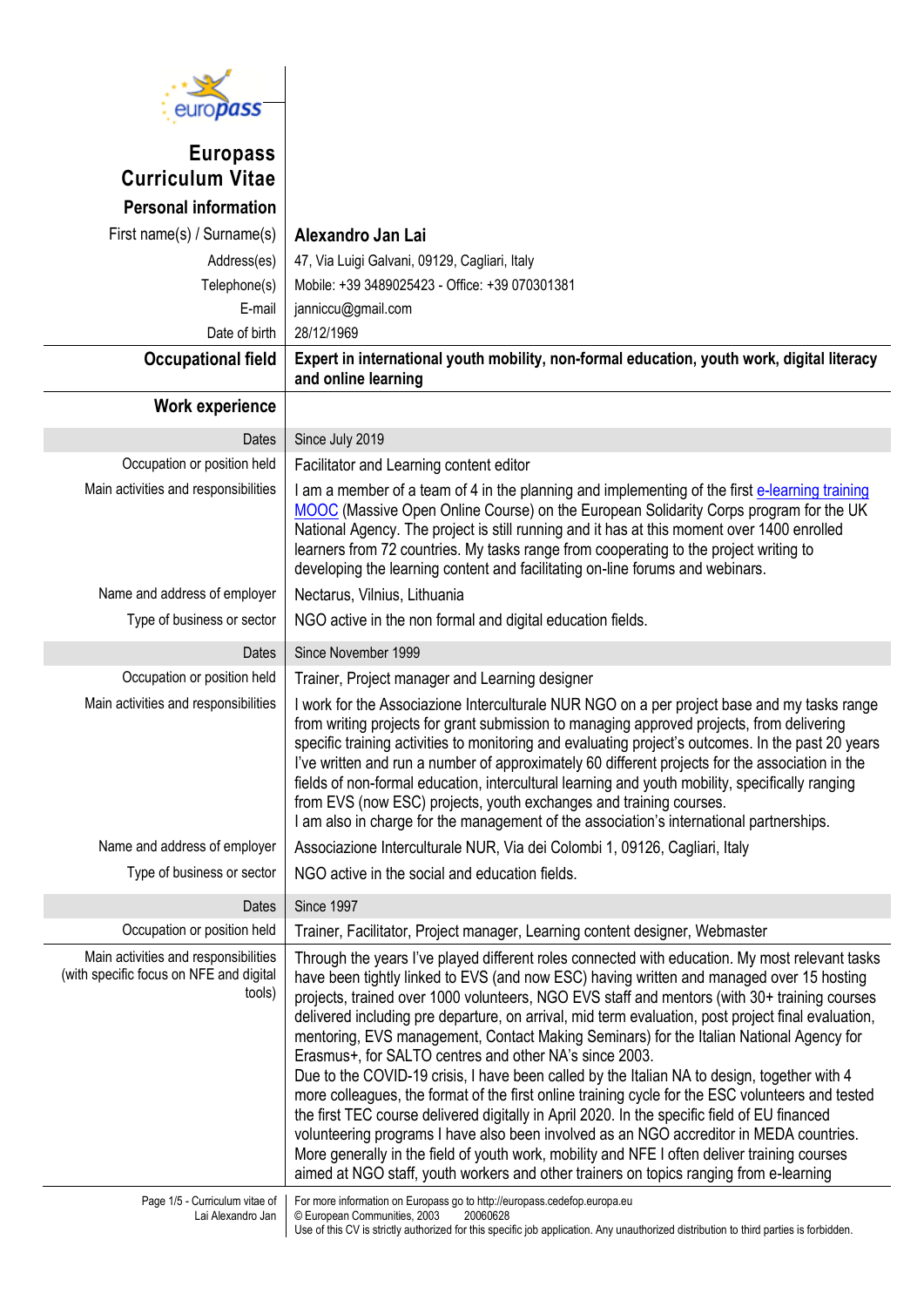|                                              | courses management to youth leadership development, from digital citizenship to photographic<br>communication. Over the years, I've specialized on developing projects, courses and tools to<br>facilitate the use of digital tools in the learning process and from the point of view of digital<br>literacy. Since the mid 90's I have also designed and managed complex web sites for NGOs<br>and specific projects and events in the NFE field. I also have a long experience in the<br>vocational education field writing, assessing and managing training courses.                                                                                                                                                                                                                                                                                                                                                                                                                                                                                                                                                                                                                                                                                                                                                                                                                                                                                                                                                                                                                                                                                                                                                                                                                                                                                                                                                                                                                                                                                                                                                                                                                                                                                                                                                                                                                                                                                                                                                                                                                                                                                                                                                                                                                                                                                                                                                                                                                                                                                                                                                                                                                                                                                                                                                         |
|----------------------------------------------|----------------------------------------------------------------------------------------------------------------------------------------------------------------------------------------------------------------------------------------------------------------------------------------------------------------------------------------------------------------------------------------------------------------------------------------------------------------------------------------------------------------------------------------------------------------------------------------------------------------------------------------------------------------------------------------------------------------------------------------------------------------------------------------------------------------------------------------------------------------------------------------------------------------------------------------------------------------------------------------------------------------------------------------------------------------------------------------------------------------------------------------------------------------------------------------------------------------------------------------------------------------------------------------------------------------------------------------------------------------------------------------------------------------------------------------------------------------------------------------------------------------------------------------------------------------------------------------------------------------------------------------------------------------------------------------------------------------------------------------------------------------------------------------------------------------------------------------------------------------------------------------------------------------------------------------------------------------------------------------------------------------------------------------------------------------------------------------------------------------------------------------------------------------------------------------------------------------------------------------------------------------------------------------------------------------------------------------------------------------------------------------------------------------------------------------------------------------------------------------------------------------------------------------------------------------------------------------------------------------------------------------------------------------------------------------------------------------------------------------------------------------------------------------------------------------------------------------------------------------------------------------------------------------------------------------------------------------------------------------------------------------------------------------------------------------------------------------------------------------------------------------------------------------------------------------------------------------------------------------------------------------------------------------------------------------------------------|
| Most relevant coordinator or trainer<br>jobs | Digital platform technical hosting/facilitation for the Online Event "Boosting Change Through<br>Social Innovation" for the Interreg Central Europe "Social(i) Makers project of "arbeit plus",<br>Austria (July 2020)<br>Trainer for the course aimed at Non-Key Experts to Deliver Trainings and Manual in Digital<br>and ICT Tools for CSOs in the frame of the EU Technical Assistance to Civil Society<br>Organisations (TACSO 3) in the Western Balkans and Turkey (June 2020)<br>Trainer for the United Nations Development Program (UNDP) in the Arab States for the online<br>learning training for Youth Leadership Program Country Officers and youth-serving<br>organizations to support their virtual activities. (June 2020)<br>Guest speaker on the topic of virtual youth exchanges and learning at the "MOVE IT - Youth<br>mobility in the digital era" online event held by the German "Nationale Agentur Erasmus+<br>JUGEND IN AKTION " (June 2020)<br>Organiser and co-trainer for the online training course on digital tools to deliver non formal<br>education for the youth workers of the Italian network YEPP Italia (June 2020)<br>Organiser and co-trainer for the first online training course on digital tools to deliver non formal<br>education for the youth workers of the Italian NGO CISV, Turin (2020)<br>Guest speaker at the "Exploring the digital Dimension of Youth workers' competences"<br>conference in Vienna (February 2020) on the topic of virtual youth exchanges and learning and<br>organized by the Austrian National Agency IZ - Verein zur Förderung von Vielfalt, Dialog und<br>Bildung.<br>Facilitator: seminar "Play it Forward" (Vilnius, Lithuania) on the digital competences of trainers in<br>the international youth work field with focus on impact communication and assessment tools (2020)<br>Guest speaker: "European Academy on Youth Work" with a presentation on Erasmus+ Virtual<br>Exchanges for the on-line intercultural dialogue for the German National Agency and SALTO<br>T&C RC (2019)<br>Web developer for the project "Youth work against violent radicalisation" coordinated by<br>SALTO SEE. (2018-2019)<br>Trainer: KA3 "AAA - Aware and Active" project for the Italian National Agency and under the<br>coordination of the Austrian National Agency on digital literacy and fight to radicalisation in<br>youth field. (2018-2019)<br>Trainer: TC "Logging In" (Ulcinj, Montenegro) on the Information and Communication<br>Technology (ICT) and e-learning tools for youth workers<br>Trainer: TC "Switch ON-line Learning" (Sremski Karlovci, Serbia) on online learning in non-<br>formal education and youth work<br>Trainer: TC "youth of today" (Bitola, North Macedonia) on the Information and Communication<br>Technology (ICT) for youth workers<br>Trainer: TC "Virtual Dialogues for Social Change" (Wroclaw, Poland) on on-line learning for<br>youth work<br>Coordinator: e-learning language course "Le tre I" (European Integration Fund Programme,<br>Cagliari, Italy)<br>Coordinator: e-learning language course "Immigrati - Tecnologie per l'integrazione" (European<br>Integration Fund Programme, Cagliari, Italy)<br>Trainer: TC "Illusion or reality? New Media as a tool in Social Work" (Omegna, (NO), Italy) |
|                                              | Coordinator, Learning designer and Trainer for 2 editions of the TC "SOSO for Youth: social<br>software for youth work" (Cagliari, Italy and Fruska Gora, Serbia)<br>Coordinator: e-learning activities for the Equal project "ILEX - Inserimento Lavorativo<br>Extracomunitari" (Cagliari, Italy)                                                                                                                                                                                                                                                                                                                                                                                                                                                                                                                                                                                                                                                                                                                                                                                                                                                                                                                                                                                                                                                                                                                                                                                                                                                                                                                                                                                                                                                                                                                                                                                                                                                                                                                                                                                                                                                                                                                                                                                                                                                                                                                                                                                                                                                                                                                                                                                                                                                                                                                                                                                                                                                                                                                                                                                                                                                                                                                                                                                                                               |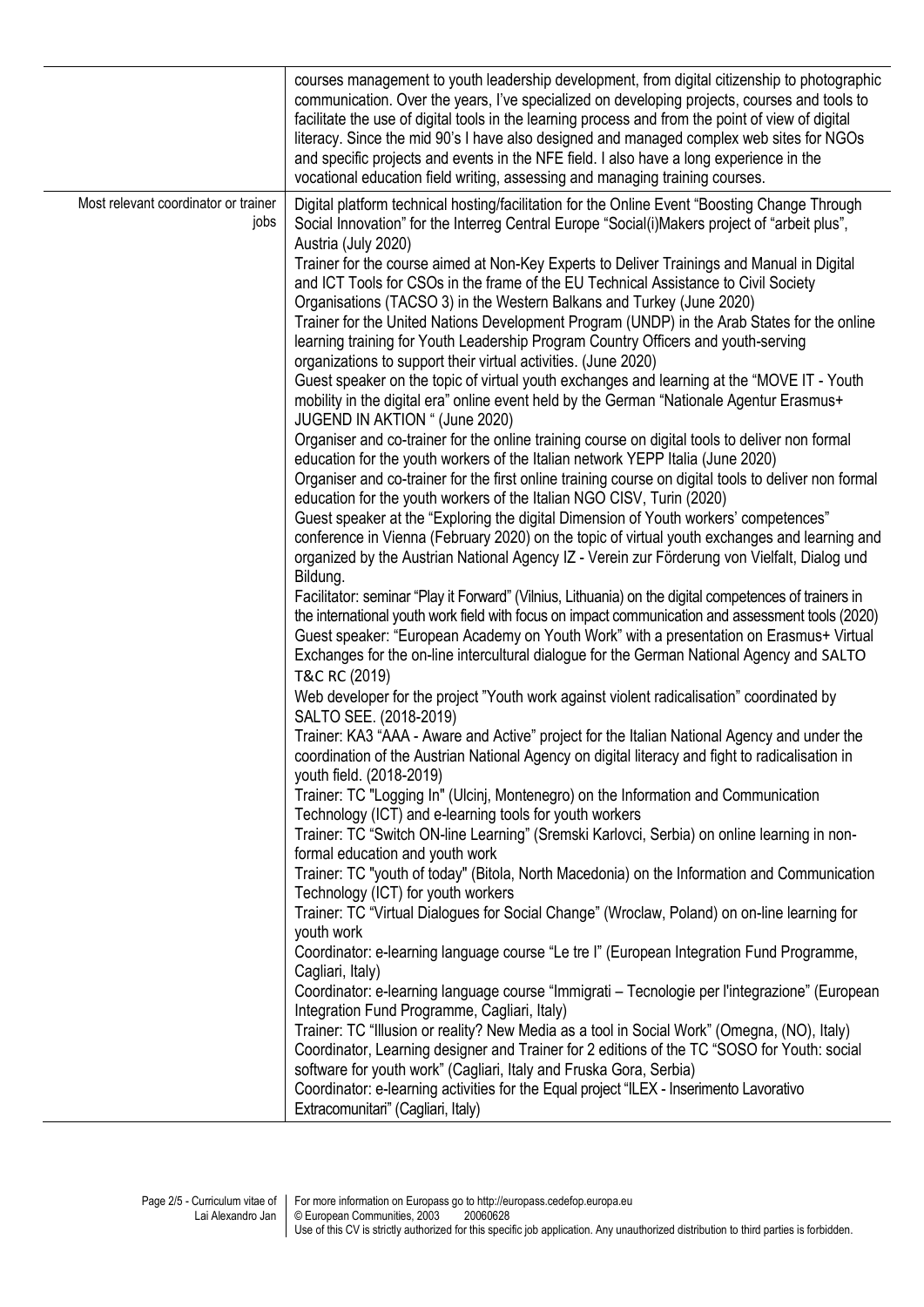| Relevant digital tools I'm directly<br>involved with<br>Name and address of main employers | Arthiefact, Android app for an educational game on art (available on-line on Google Play from<br><b>August 2019)</b><br>AppRaiser, KA2 financed web-app for competences development based on ETS Competence<br>Model for Trainers, International Youth Work Trainers Guild (https://appraiser.badgecraft.eu/)<br>YouTrain Videoproject, KA2 financed video tutorials project for trainers in NFE<br>SALTO Educational Tools Portal (ETP) that includes the web sites for the Tool Fair<br>(International editions and national ones), the "Tools for Learning" online magazine, the<br>"Multilingual Educational Toolbox" and the "Educational Library"<br>(http://educationaltoolsportal.eu/)<br>arbeit plus, Herklotzgasse 21/3, 1150 Wien, Austria<br>Associazione Interculturale NUR, Via dei Colombi 1, 09126, Cagliari, Italy<br>Agenzia Nazionale per i Giovani, Via Sabotino 4, 00195, Roma<br>IJAB - International Youth Service of the Federal Republic of Germany, D-53175 Bonn,<br>Godesberger Allee 142-148, Germany<br>Austrian National Agency IZ - Verein zur Förderung von Vielfalt, Dialog und Bildung, Dresdner<br>Straße 82/12 1200 Vienna, Austria<br>Lietuvos Neformaliojo Ugdymo Asociacija, Taikos 181-1, 05209, Vilnius - Lithuania<br>Zavod MOVIT NA MLADINA, Dunajska cesta, 22, 1000 Ljubljana, Slovenia<br>Agence Service Civique - SALTO-YOUTH Euromed Resource Centre, Support and Advanced<br>Learning and Training Opportunities, 95, Avenue de France, 75013 Paris, France (previously<br>Agence française du Programme Européen JEUNESSE / INJEP - Institut National de la<br>Jeunesse et de l'Education Populaire -9-11 rue Paul Leplat - F-78160 Marly le Roi, France)<br>Replay Network - Via Raoul Chiodelli, 222 00132 Roma<br>SEEYN (South East European Youth Network), Sarajevo, Bosnia ed Herzegovina<br>Hungarian National Agency Tüzér utca 33-35, 1134, Budapest, Hungary<br>CNOS FAP - Regione Sardegna, Via Don Bosco, 14, 09047 Selargius (CA), Italy<br>Together Polska Foundation - ul. Przyjazni 81/5 53-030 Wroclaw, Poland<br>Former Province of Cagliari - V.le Ciusa 21, 09131 Cagliari, Italy<br>CONSORZIO UNO Chiostro del Carmine, via del Carmine, 09170 Oristano<br>ANCI (Italian National Association of Municipalities) Sardegna, Viale Trieste, 6, 09100 Cagliari<br>ACRI Associazione di Fondazioni e di Casse di Risparmio s.p.a. - Piazza Mattei 10, 00186<br>Roma<br>BalkanIDEA Novi Sad, Serbia<br>YouthNET partnership: Balkan Children & Youth Foundation, Skopje, Macedonia / Austrian<br>Development Cooperation e Interkulturelles Zentrum, Austria<br>Isforcoop S.c.a r.l. vocational training agency - via Efisio Loni 6, 09047 Selargius (CA) Italy |  |  |  |  |
|--------------------------------------------------------------------------------------------|-----------------------------------------------------------------------------------------------------------------------------------------------------------------------------------------------------------------------------------------------------------------------------------------------------------------------------------------------------------------------------------------------------------------------------------------------------------------------------------------------------------------------------------------------------------------------------------------------------------------------------------------------------------------------------------------------------------------------------------------------------------------------------------------------------------------------------------------------------------------------------------------------------------------------------------------------------------------------------------------------------------------------------------------------------------------------------------------------------------------------------------------------------------------------------------------------------------------------------------------------------------------------------------------------------------------------------------------------------------------------------------------------------------------------------------------------------------------------------------------------------------------------------------------------------------------------------------------------------------------------------------------------------------------------------------------------------------------------------------------------------------------------------------------------------------------------------------------------------------------------------------------------------------------------------------------------------------------------------------------------------------------------------------------------------------------------------------------------------------------------------------------------------------------------------------------------------------------------------------------------------------------------------------------------------------------------------------------------------------------------------------------------------------------------------------------------------------------------------------------------------------------------------------------------------------------------------------------------------------------------------------------------------------------------------------------------------------------------------------|--|--|--|--|
|                                                                                            | Lega delle Cooperative della Sardegna - via Efisio Loni angolo via Montanaru, 09047<br>Selargius (CA)<br>Regione Autonoma della Sardegna (Autonomous Region of Sardinia)                                                                                                                                                                                                                                                                                                                                                                                                                                                                                                                                                                                                                                                                                                                                                                                                                                                                                                                                                                                                                                                                                                                                                                                                                                                                                                                                                                                                                                                                                                                                                                                                                                                                                                                                                                                                                                                                                                                                                                                                                                                                                                                                                                                                                                                                                                                                                                                                                                                                                                                                                          |  |  |  |  |
| <b>Education and training</b>                                                              |                                                                                                                                                                                                                                                                                                                                                                                                                                                                                                                                                                                                                                                                                                                                                                                                                                                                                                                                                                                                                                                                                                                                                                                                                                                                                                                                                                                                                                                                                                                                                                                                                                                                                                                                                                                                                                                                                                                                                                                                                                                                                                                                                                                                                                                                                                                                                                                                                                                                                                                                                                                                                                                                                                                                   |  |  |  |  |
|                                                                                            |                                                                                                                                                                                                                                                                                                                                                                                                                                                                                                                                                                                                                                                                                                                                                                                                                                                                                                                                                                                                                                                                                                                                                                                                                                                                                                                                                                                                                                                                                                                                                                                                                                                                                                                                                                                                                                                                                                                                                                                                                                                                                                                                                                                                                                                                                                                                                                                                                                                                                                                                                                                                                                                                                                                                   |  |  |  |  |
| Dates                                                                                      | From September 2005 to June 2007                                                                                                                                                                                                                                                                                                                                                                                                                                                                                                                                                                                                                                                                                                                                                                                                                                                                                                                                                                                                                                                                                                                                                                                                                                                                                                                                                                                                                                                                                                                                                                                                                                                                                                                                                                                                                                                                                                                                                                                                                                                                                                                                                                                                                                                                                                                                                                                                                                                                                                                                                                                                                                                                                                  |  |  |  |  |
| Title of qualification awarded                                                             | Master in "E-learning: learning design and learning objects". Final mark "maximum cum laude".                                                                                                                                                                                                                                                                                                                                                                                                                                                                                                                                                                                                                                                                                                                                                                                                                                                                                                                                                                                                                                                                                                                                                                                                                                                                                                                                                                                                                                                                                                                                                                                                                                                                                                                                                                                                                                                                                                                                                                                                                                                                                                                                                                                                                                                                                                                                                                                                                                                                                                                                                                                                                                     |  |  |  |  |
| Principal subjects/occupational skills<br>covered                                          | Designing and management of didactic and educational courses on-line. Specialization on<br>social networking tools and non formal learning through the web.                                                                                                                                                                                                                                                                                                                                                                                                                                                                                                                                                                                                                                                                                                                                                                                                                                                                                                                                                                                                                                                                                                                                                                                                                                                                                                                                                                                                                                                                                                                                                                                                                                                                                                                                                                                                                                                                                                                                                                                                                                                                                                                                                                                                                                                                                                                                                                                                                                                                                                                                                                       |  |  |  |  |
| Name and type of organisation<br>providing education and training                          | Tuscia University of Viterbo, Italy, together with "Garamond", a company of the "Rizzoli -<br>Corriere della Sera" group. Practical internship at the Laterza publishers - Bari.                                                                                                                                                                                                                                                                                                                                                                                                                                                                                                                                                                                                                                                                                                                                                                                                                                                                                                                                                                                                                                                                                                                                                                                                                                                                                                                                                                                                                                                                                                                                                                                                                                                                                                                                                                                                                                                                                                                                                                                                                                                                                                                                                                                                                                                                                                                                                                                                                                                                                                                                                  |  |  |  |  |
| Dates                                                                                      | From September 1996 to September 1997                                                                                                                                                                                                                                                                                                                                                                                                                                                                                                                                                                                                                                                                                                                                                                                                                                                                                                                                                                                                                                                                                                                                                                                                                                                                                                                                                                                                                                                                                                                                                                                                                                                                                                                                                                                                                                                                                                                                                                                                                                                                                                                                                                                                                                                                                                                                                                                                                                                                                                                                                                                                                                                                                             |  |  |  |  |
| Title of qualification awarded<br>Master in International Relations                        |                                                                                                                                                                                                                                                                                                                                                                                                                                                                                                                                                                                                                                                                                                                                                                                                                                                                                                                                                                                                                                                                                                                                                                                                                                                                                                                                                                                                                                                                                                                                                                                                                                                                                                                                                                                                                                                                                                                                                                                                                                                                                                                                                                                                                                                                                                                                                                                                                                                                                                                                                                                                                                                                                                                                   |  |  |  |  |
| Principal subjects/occupational skills<br>covered                                          | Economic and human development: main theories and models. International Organizations<br>and their intervention tools and strategies. Project writing and Project Cycle Management.                                                                                                                                                                                                                                                                                                                                                                                                                                                                                                                                                                                                                                                                                                                                                                                                                                                                                                                                                                                                                                                                                                                                                                                                                                                                                                                                                                                                                                                                                                                                                                                                                                                                                                                                                                                                                                                                                                                                                                                                                                                                                                                                                                                                                                                                                                                                                                                                                                                                                                                                               |  |  |  |  |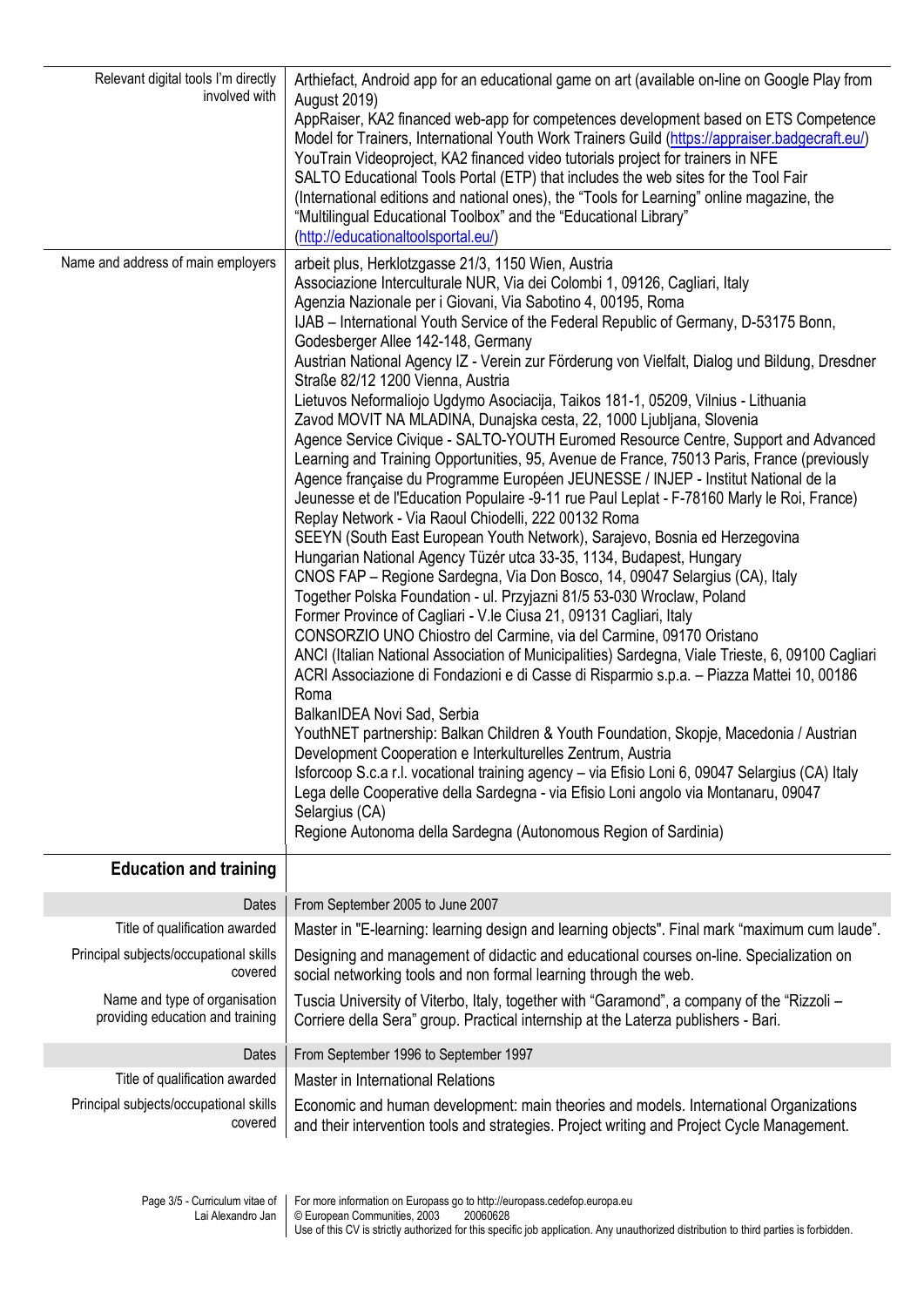| Name and type of organisation<br>providing education and training | Stoà business school, Ercolano (Naples), with scholarship awarded by the government of<br>"Regione Autonoma della Sardegna". Practical internship at the "Consorzio Ventuno", technical<br>innovation and assistance agency of the "Regione Autonoma della Sardegna".                                                                                                                 |                                  |                        |                         |                                                                                |                |                        |                 |                                                                      |
|-------------------------------------------------------------------|---------------------------------------------------------------------------------------------------------------------------------------------------------------------------------------------------------------------------------------------------------------------------------------------------------------------------------------------------------------------------------------|----------------------------------|------------------------|-------------------------|--------------------------------------------------------------------------------|----------------|------------------------|-----------------|----------------------------------------------------------------------|
| Dates                                                             |                                                                                                                                                                                                                                                                                                                                                                                       | From September 1989 to July 1995 |                        |                         |                                                                                |                |                        |                 |                                                                      |
| Title of qualification awarded                                    | Degree in Political Science with a thesis on "Pre-De Gaulle Crisies in French-American Relations1954-<br>1956", edited with professor Liliana Saiu, professor of History of International Relations. Final mark of<br>110/110 "cum Laude".                                                                                                                                            |                                  |                        |                         |                                                                                |                |                        |                 |                                                                      |
| Principal subjects/occupational skills<br>covered                 | International geopolitics; history of international treaties; international law and organizations; macro and<br>micro economics; sociology.                                                                                                                                                                                                                                           |                                  |                        |                         |                                                                                |                |                        |                 |                                                                      |
| Name and type of organisation<br>providing education and training |                                                                                                                                                                                                                                                                                                                                                                                       | University of Cagliari.          |                        |                         |                                                                                |                |                        |                 |                                                                      |
| <b>Personal skills and</b>                                        |                                                                                                                                                                                                                                                                                                                                                                                       |                                  |                        |                         |                                                                                |                |                        |                 |                                                                      |
| competences                                                       |                                                                                                                                                                                                                                                                                                                                                                                       |                                  |                        |                         |                                                                                |                |                        |                 |                                                                      |
| Mother tongue(s)                                                  | <b>Italian</b>                                                                                                                                                                                                                                                                                                                                                                        |                                  |                        |                         |                                                                                |                |                        |                 |                                                                      |
| Other language(s)                                                 |                                                                                                                                                                                                                                                                                                                                                                                       |                                  |                        |                         |                                                                                |                |                        |                 |                                                                      |
| Self-assessment                                                   | Understanding                                                                                                                                                                                                                                                                                                                                                                         |                                  |                        |                         | <b>Speaking</b>                                                                |                |                        | Writing         |                                                                      |
| European level (*)                                                | Listening                                                                                                                                                                                                                                                                                                                                                                             |                                  | Reading                |                         | Spoken interaction                                                             |                | Spoken production      |                 |                                                                      |
| English (Toefl 647/680)                                           | C <sub>2</sub><br><b>Proficient User</b>                                                                                                                                                                                                                                                                                                                                              | C <sub>2</sub>                   | <b>Proficient User</b> | C <sub>2</sub>          | <b>Proficient User</b>                                                         | C <sub>2</sub> | <b>Proficient User</b> | C <sub>2</sub>  | <b>Proficient User</b>                                               |
| <b>French</b>                                                     | <b>B2</b><br>Independent User                                                                                                                                                                                                                                                                                                                                                         | C <sub>2</sub>                   | <b>Proficient User</b> | <b>B2</b>               | Independent User                                                               | <b>B2</b>      | Independent User       | <b>B2</b>       | Independent User                                                     |
| <b>Spanish</b>                                                    | <b>B2</b><br>Independent User                                                                                                                                                                                                                                                                                                                                                         | <b>B1</b>                        | <b>Proficient User</b> | <b>B2</b>               | Independent User                                                               | A1             | Independent User       | A <sub>2</sub>  | Independent User                                                     |
| Social skills and competences                                     | (*) Common European Framework of Reference for Languages<br>Very social and communicative, good mediator and strongly aware of responsibilities that I am<br>fully ready to take; very flexible and highly adaptable to intercultural contexts. Most of my<br>social skills are the result of direct experiences (mostly through travels) and my internationally<br>oriented studies. |                                  |                        |                         |                                                                                |                |                        |                 |                                                                      |
| Organisational skills and<br>competences                          | Very good logistics and planning skills; good leadership and role assignment skills; good team<br>work skills and good performance under pressure.                                                                                                                                                                                                                                    |                                  |                        |                         |                                                                                |                |                        |                 |                                                                      |
| Computer skills and competences                                   | ECDL; ECDL examiner; advanced knowledge of the main OS's and most commons<br>applications; specific knowledge of multimedia, photo, video editing software; design and<br>management of web sites built with CMS and/or LCMS platforms; E-Learning platforms,<br>communication, security and privacy expert.<br>Erasmus+ Virtual Exchange badges:                                     |                                  |                        |                         |                                                                                |                |                        |                 |                                                                      |
|                                                                   | <b>Jirtual</b><br>Erası<br><b><i>TRANSNATIONAL</i></b><br>VIRTUAL EXCHANGE<br><b>PROJECT</b><br>See details about the badges at https://openbadgepassport.com/app/profile/50960                                                                                                                                                                                                       | COORDINATOR                      |                        | $E$ ras $m_{\ell \ell}$ | <b>Jirtual</b><br><b>DIALOGUE</b><br><b>FACILITATION</b><br><b>FACILITATOR</b> |                |                        | <b>PROJECTS</b> | lirtual Exc<br><b>TRAINING TO DEVELOP</b><br><b>IIRTUAL EXCHANGE</b> |